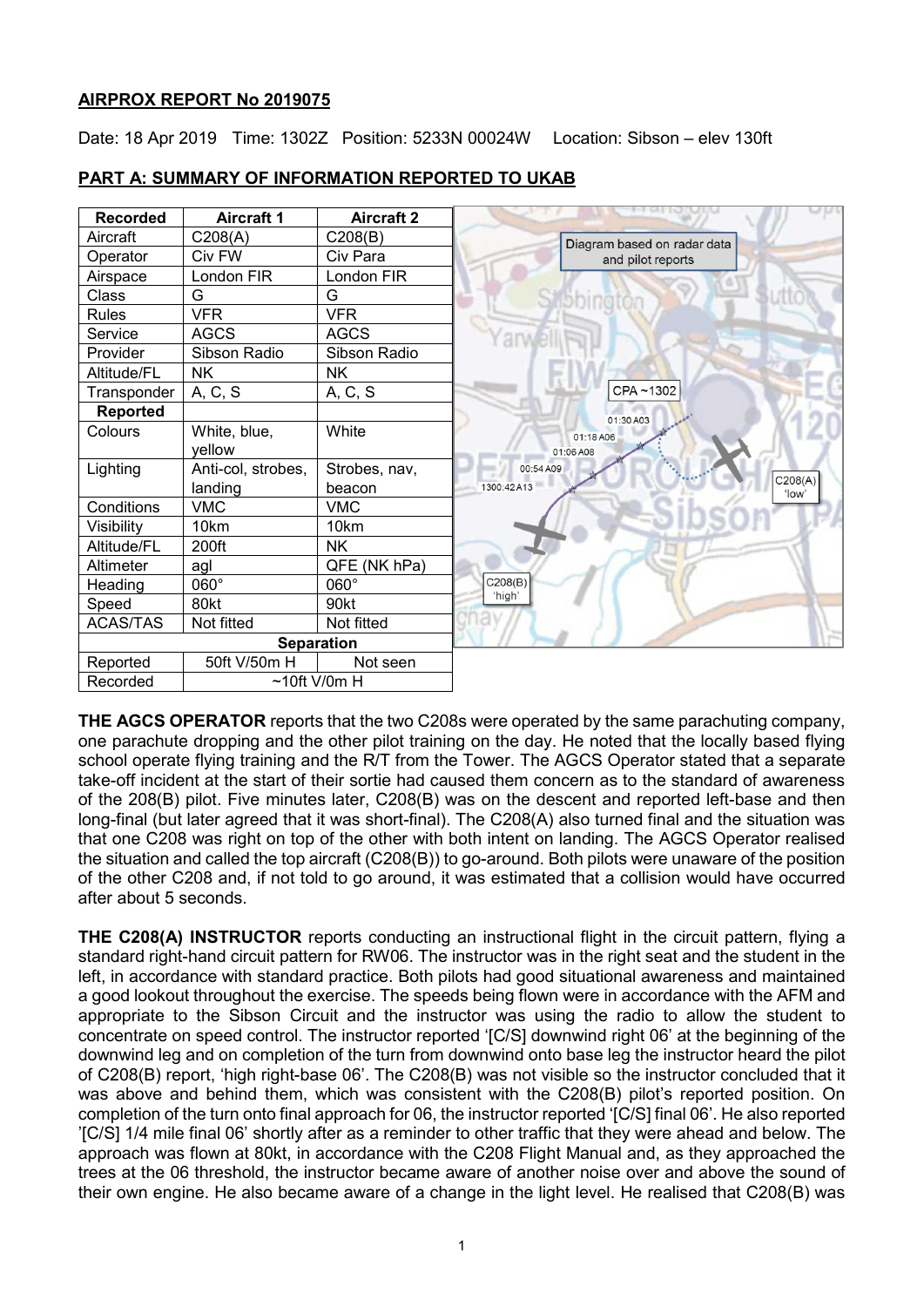directly above them, took control from the student and lowered the nose of the aircraft positively over the trees. He heard it being reported on the radio that 'one Caravan was on top of another'. After touch down the instructor saw C208(B) about 50ft above and about 50m ahead. The tower instructed C208(B) to go-around at which point the C208(B) pilot initiated a go-around.

The pilot assessed the risk of collision as 'High'.

**THE C208(B) PILOT** reports descending to Sibson after dropping some parachutists. The pilot called 'joining high right-base to 06 right-hand' but did not hear an answer. The next call was '[C/S] high final 06', made at 2000ft to which the reply '[C/S] Sibson Radio wind 15kt' was received. Shortly afterwards, another aircraft called 'final 06'. The C208(B) pilot called on final and asked whether any other aircraft was on final. The instructor in another aircraft said 'correction, we are on downwind'. When the C208(B) pilot was on short final, the call '[C208(A) C/S] final' was heard. The Sibson AGCS Operator then said 'Two caravan above each other, [C208(B) C/S] go around'. Afterwards, the C208(B) pilot went to the Sibson tower to talk about this situation (the pilot from C208(A) was still in the air) and was told there were 4 aircraft in the circuit at that time. The C208(B) pilot stated that no information about the traffic was passed when switching to Sibson Radio. The pilot was aware that it was not controlled airspace and that pilots were responsible for separation, but it was confusing when, having reported high-final, just information about the wind was passed, like a normal landing when not busy and No1 for landing. It was also confusing that the student in another aircraft called final when he was on downwind. The C208(B) pilot did not hear any calls from C208(A) when high-base or high-final was called. The first call heard from the C208(A) pilot was when they were in same position.

Both pilots debriefed the occurrence after landing. The C208(B) pilot thought that they had priority on final and didn't see or hear other traffic. The C208(B) pilot also felt that the other traffic should not join from base leg to short final after they had made their final call. The C208(A) pilot had stated that they did not see the C208(B) and that aircraft joining high to the circuit is not good. The C208(B) pilot stated that normally after dropping, aircraft get information about other traffic and can see this traffic better from altitude and have some time to make separation. The C208(A) pilot said they called final twice so the C208(B) pilot suggested that they may have been talking at the same time or it was a double transmission with the student and instructor in the other small aircraft. Both C208 parachuting dropping pilots agreed that all skydiving operations are more safe when the airport stops other traffic at the circuit for the time of dropping and landing the parachute plane, as is done at other Drop Zones.

The pilot assessed the risk of collision as 'Medium'.

#### **Factual Background**

The weather at Wittering was recorded as follows:

METAR EGXT 181250Z 10011KT 9999 FEW047 SCT056 BKN210 20/08 Q1023 BLU=

#### **Analysis and Investigation**

#### **UKAB Secretariat**

Both C208 pilots shared an equal responsibility for collision avoidance and not to operate in such proximity to other aircraft as to create a collision hazard<sup>[1](#page-1-0)</sup>. An aircraft operated on or in the vicinity of an aerodrome shall conform with or avoid the pattern of traffic formed by other aircraft in operation<sup>[2](#page-1-1)</sup>. When two or more heavier-than-air aircraft are approaching an aerodrome or an operating site for the purpose of landing, aircraft at the higher level shall give way to aircraft at the lower level<sup>[3](#page-1-2)</sup>. Photographs of the aircraft on short final and during the landing/overshoot were made available as follows:

 $\overline{\phantom{a}}$ 

<span id="page-1-0"></span><sup>1</sup> SERA.3205 Proximity. MAA RA 2307 paragraphs 1 and 2.

<span id="page-1-1"></span><sup>2</sup> SERA.3225 Operation on and in the Vicinity of an Aerodrome. MAA RA 2307 paragraph 15.

<span id="page-1-2"></span> $3$  SERA.3210 Right-of-way  $(4)(i)$ .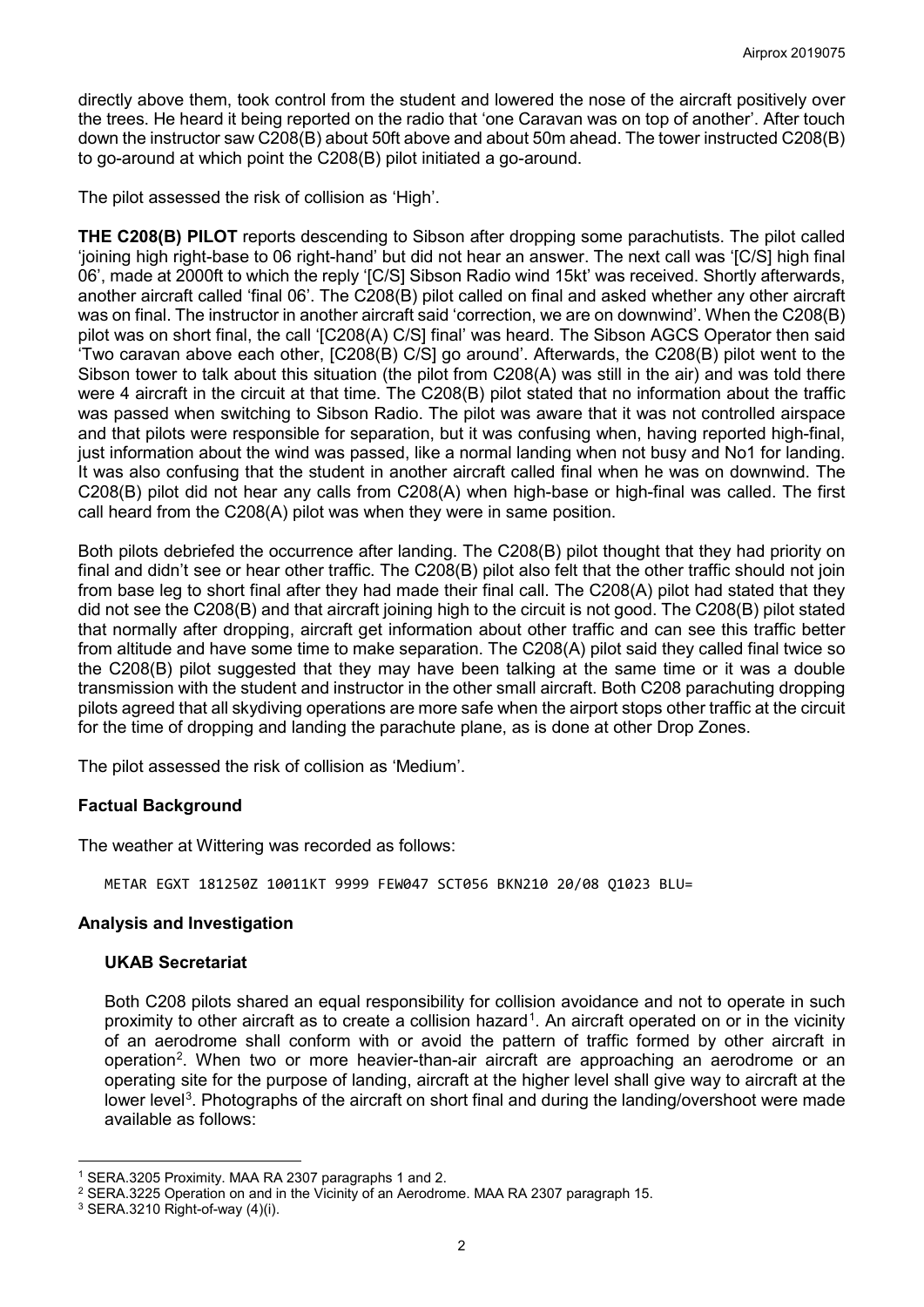

### **Summary**

An Airprox was reported when two C208s flew into proximity at 1302Z on Thursday 18th April 2019 in the visual circuit at Peterborough/Sibson aerodrome. Both pilots were operating under VFR in VMC and both were in receipt of an AGCS from Sibson Radio.

### **PART B: SUMMARY OF THE BOARD'S DISCUSSIONS**

Information available consisted of reports from both pilots, radar photographs/video recordings and a report from the AGCS Operator. Relevant contributory factors mentioned during the Board's discussions are highlighted within the text in bold, with the numbers referring to the Contributory Factors table displayed in Part C.

The Board first discussed parachute dropping operations overall and wondered to what degree the general culture or location-specific aspects of such operations imbued an unhealthy sense of urgency to proceedings; it was clear that parachute-dropping pilots were under some pressure to recover to the airfield after dropping parachutists as soon as possible so that the next load could be made with the minimum delay possible, and some members felt that this may have been a factor in events. Others felt that such a known issue would be covered by pilots' threat and error management but all agreed that there were potential hazards from the normalisation of risks that could affect operations on a dayto-day basis when in an inappropriately heightened sense of increased urgency.

The C208(B) pilot reported that they had only received minimal airfield information during their initial call for recovery, and controller members wondered whether the C208(B) pilot fully understood the limitations of an AGCS in that A/G Operators were not empowered to give Traffic Information. The C208(B) pilot had also reported that they then heard another aircraft call final and, on querying this, had gained a response that this was an erroneous transmission. Although there were no R/T recordings to confirm, it seemed likely to the Board that this R/T exchange had occurred coincidently with the C208(A) pilot's first 'final' call such that C208(B) pilot had either not heard, or not assimilated this first call. As a result, C208(B) pilot's mental model was that there were no other aircraft on final and so they were effectively No1. The C208(B) pilot then heard the C208(A) pilot's second 'final' R/T transmission when they themselves were on short final and so likely interpreted this to mean that C208(A) was behind them. All of which highlighted the perils of conducting highly dynamic joins to busy airfields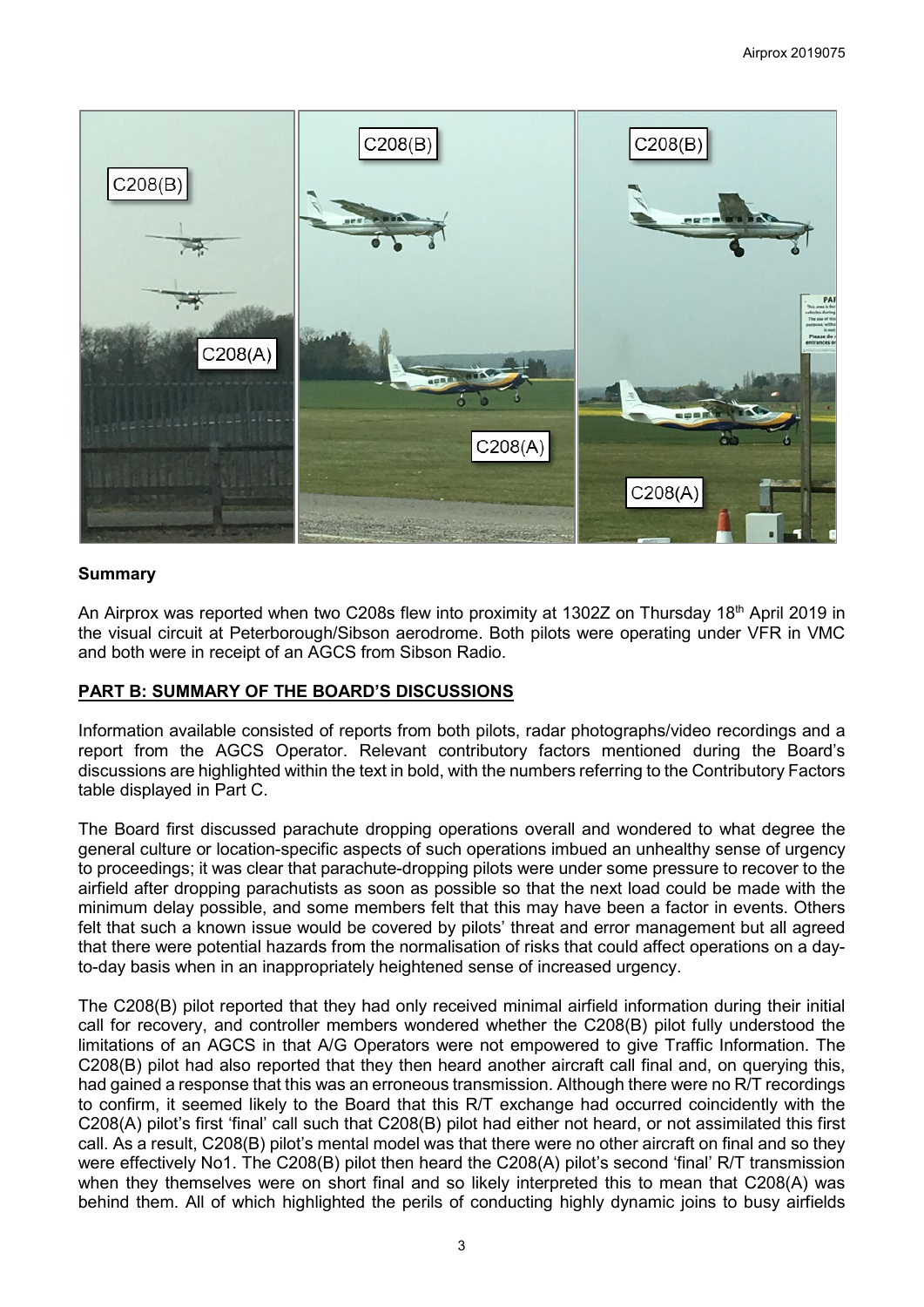without first ensuring an understanding of where all the aircraft were in the pattern. Returning to the theme of induced pressures on parachute dropping pilots for a quick turnaround, overall safety remained the top priority and the Board opined that the operating authority should ensure that there was sufficient flexibility within the parachute dropping schedule, and an appropriatly just culture within the safety management system, such that pilots felt able to abandon their steep join if unsure and conduct a more conventional join rather than perhaps pressing on in the interests of programmatic expediency.

Turning to the actions of the C208(A) pilot, members commented that the C208(A) instructor had heard the C208(B) pilot call 'high right-base for 06' and, given their own position also on base, rather than assume the C208(B) would see them and remain behind, might have considered at that point reporting 'right base' themselves in order to provide early situational awareness to the C208(B) pilot.

Whatever the reason, it was clear that R/T alone had not achieved its purpose of providing sufficient SA that the C208(B) pilot could integrate effectively within the visual circuit (**CF3**, **CF5**). The Board acknowledged that it may be considered 20/20 hindsight but, given the outcome, perhaps a positive confirmation of positions between the C208 pilots (**CF6**), and an early decision to go around by the C208(B) pilot if visual contact had not been obtained would have been a better course of action. Additionally, it was noted that both aircraft were operating from the same airfield and that a proactive deconfliction plan of some sort could have been agreed before they got airborne. In this respect, the parachuting aircraft's dynamic flight path was worthy of further measures to help mitigate conflict either procedurally, through positive radio calls or the use of a CWS (**CF2**). In the latter case, the Board noted that neither aircraft was fitted with a TAS, and that this could have provided a valuable source of SA to both pilots.

The Board then discussed prioritisation within the circuit and agreed that, ultimately, there was no priority for parachuting aircraft recovering to the airfield and that in this incident it was for the C208(B) pilot, arriving at the airfield, to integrate with the pattern of traffic already established and intending to land (**CF1, CF8**). In the event, neither pilot was aware of the proximity of the other (**CF4**), and neither saw the other aircraft until after CPA (**CF10**), at least in part, members surmised, due to the relative flight paths of the aircraft and their high-wing configuration (**CF9**). No doubt both pilots were concentrating on the runway as they conducted their approaches (**CF7**), but, acknowledging that the C208(A) pilot had bunted towards the ground as he became aware of the noise from the C208(B) above, the net effect was that it appeared that a collision had only been prevented by the AGCS Operator telling the C208(B) pilot to go-around. Consequently, members agreed that collision had only been avoided by the narrowest margin and that the Airprox warranted a risk rating of Category A.

Finally, the Board commended the AGCS Operator for his R/T call to the C208(B) pilot to go-around, not least because of the SA required to tell the correct pilot to do so; an error in callsign would have had as equally as serious an outcome as no call at all. The Board were mindful of the limited privileges afforded to an AGCS Operator and the associated limitations on R/T usage; however, in this incident his actions had, in the Board's opinion, prevented a mid-air collision.

[UKAB post-Board note: The C208(A) Instructor further stated that he was not employed by the PTO but simply training a new pilot for them with most of the training being conducted away from Sibson. There was no specific reason to organise deconfliction between himself and C208(B) pilot because he was just another aircraft in the circuit; if it applied to his aircraft then it should apply to all aircraft in the pattern. He commented on the issue of high energy joins into the circuit involving skydiving aircraft, for which he believed there are, fundamentally, two options. Either aircraft vacate the area when skydiving is taking place, a model used at a number of PTOs, or the parachute aircraft joins the active visual circuit in a standard manner, i.e. level, at an appropriate speed and with no specific priority. The pilot also noted that it was obvious to say that cultural or commercial pressures shouldn't compete with safety.]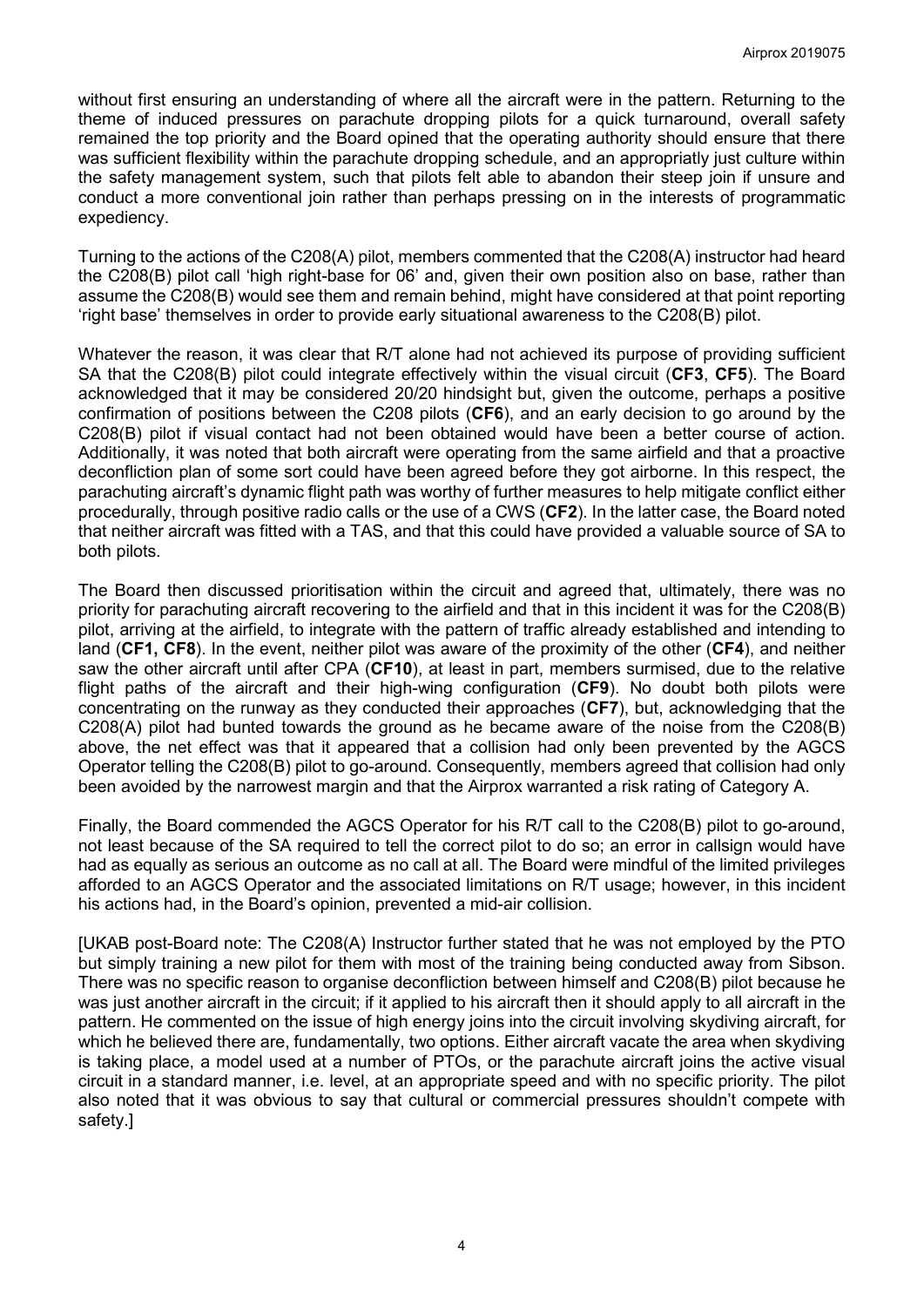# **PART C: ASSESSMENT OF CAUSE AND RISK**

## Contributory Factors:

|              | 2019075                                                        |                                            |                                                                     |  |  |  |  |
|--------------|----------------------------------------------------------------|--------------------------------------------|---------------------------------------------------------------------|--|--|--|--|
| <b>CF</b>    | <b>Factor</b>                                                  | <b>Description</b>                         | Amplification                                                       |  |  |  |  |
|              | <b>Flight Elements</b>                                         |                                            |                                                                     |  |  |  |  |
|              | • Regulations, Processes, Procedures and Compliance            |                                            |                                                                     |  |  |  |  |
| 1            | <b>Human Factors</b>                                           | • Flight Crew ATM Procedure Deviation      | Regulations/procedures not complied with                            |  |  |  |  |
|              | • Tactical Planning and Execution                              |                                            |                                                                     |  |  |  |  |
| $\mathbf{2}$ | <b>Human Factors</b>                                           | • No Decision/Plan                         | Inadequate planning                                                 |  |  |  |  |
| 3            | <b>Human Factors</b>                                           | • Accuracy of Communication                | Ineffective communication of intentions                             |  |  |  |  |
|              | • Situational Awareness of the Conflicting Aircraft and Action |                                            |                                                                     |  |  |  |  |
| 4            | Contextual                                                     | • Situational Awareness and Sensory Events | Pilot had no, only generic, or late Situational<br>Awareness        |  |  |  |  |
| 5            | <b>Human Factors</b>                                           | • Understanding/Comprehension              | Pilot did not assimilate conflict information                       |  |  |  |  |
| 6            | <b>Human Factors</b>                                           | • Lack of Communication                    | Pilot did not request additional information                        |  |  |  |  |
| 7            | <b>Human Factors</b>                                           | • Distraction - Job Related                | Pilot was distracted by other tasks                                 |  |  |  |  |
| 8            | <b>Human Factors</b>                                           | • Monitoring of Other Aircraft             | Pilot did not sufficiently integrate with the other<br>aircraft     |  |  |  |  |
|              | • See and Avoid                                                |                                            |                                                                     |  |  |  |  |
| 9            | Contextual                                                     | • Poor Visibility Encounter                | One or both aircraft were obscured from the other                   |  |  |  |  |
| 10           | <b>Human Factors</b>                                           | • Monitoring of Other Aircraft             | Non-sighting or effectively a non-sighting by one or<br>both pilots |  |  |  |  |

Degree of Risk: A.

Recommendation: Nil.

### Safety Barrier Assessment<sup>[4](#page-4-0)</sup>

In assessing the effectiveness of the safety barriers associated with this incident, the Board concluded that the key factors had been that:

#### **Flight Elements:**

l

**Regulations, Processes, Procedures and Compliance** were assessed as **ineffective** because the C208(B) pilot did not integrate with the pattern of traffic intending to land.

**Situational Awareness of the Conflicting Aircraft and Action** were assessed as **ineffective** because neither pilot was aware of the proximity of the other aircraft.

**See and Avoid** were assessed as **ineffective** because neither pilot saw the other aircraft until after CPA.

<span id="page-4-0"></span><sup>4</sup> The UK Airprox Board scheme for assessing the Availability, Functionality and Effectiveness of safety barriers can be found on the **UKAB Website**.